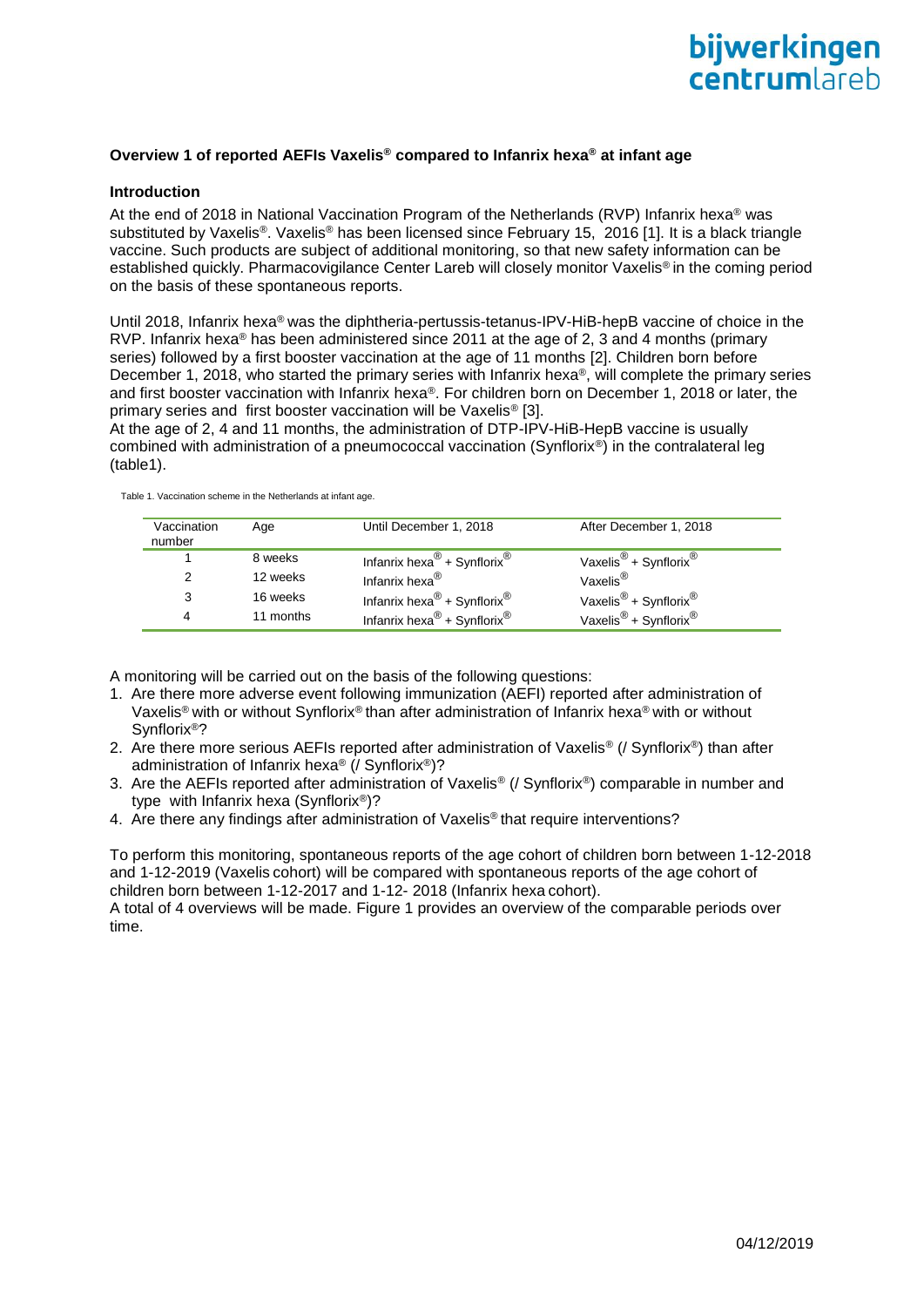# bijwerkingen **centrum** areh



Figure 1 Comparable reporting periods in time for the overviews. Red arrows represent the Infanrix hexa cohort and the blue arrows the Vaxelis cohort.

- The first overview relates to reports from the Vaxelis cohort reported in the period January 1, 2019 to July 1, 2019 compared to reports from Infanrix hexa cohort reported in the period January 1, 2018 to July 1, 2018.
- Overview 2 relates to the period 1 January 2019 to January 1, 2020 (Vaxelis cohort) compared to the Infanrix hexa cohort for the period January 1, 2018 to January 1, 2019.
- Overview 3 relates to the period January 1, 2019 to July 1, 2020 (Vaxelis cohort) compared to the Infanrix hexa cohort for the period from 1 January 2018 to 1 July 2019.
- Overview 4 relates to the period 1 January 2019 to 1 January 2021 (Vaxelis cohort) compared to the Infanrix hexa cohort for the period 1 January 2018 to 1 January 2020.

In overview 4, the number of reports reported per vaccination moment of the Vaxelis cohort and the Infanrix hexa cohort will also be compared with the number of vaccinations per vaccination moment per vaccine. Reporting rates and rate ratios will be calculated based on this information. The reported AEFIs of Vaxelis will also be compared with the safety profile presented in section 4.8 of the Vaxelis SmPC. See Attachment 1.

### *Reports*

In the Lareb database, spontaneous reports were selected after administration of Vaxelis® from children born between December 1, 2018 and June 1, 2019, which were received in the period from January, 1 2019 to July 1, 2019 (Vaxelis<sup>®</sup> cohort). Furthermore, the spontaneous reports were selected after the administration of Infanrix-hexa® from children born between December 1, 2017 and June 1, 2018, which were received in the period from January, 1 2018 to July 1, 2018 (Infanrix-hexa<sup>®</sup> cohort). Information about the brand name of the administered vaccine, batch number, vaccination date, vaccination number of the series, date of birth, age, gender and the reported AEFIs were collected from these reports.

Table 2. Overview of the number of number of spontaneous reports and reported AEFIs of Vaxelis<sup>®</sup> from children born between december 1, 2018 and June 1, 2019,<br>which were received in the period from January, 1 2019 to July born between December 1, 2017 and June 1, 2018, which were received in the period from January, 1 2018 to July 1, 2018 (Infanrix hexa® cohort).

| Vaccination number<br>series | Vaxelis® cohort |              |                | Infanrix hexa® cohort |
|------------------------------|-----------------|--------------|----------------|-----------------------|
|                              | Number reports  | Number AEFIs | Number reports | Number AEFIs          |
| $1*$                         | 72 (63.7%)      | 238 (65.8%)  | 59 (65.6%)     | 157 (69.8%)           |
| $2^*$                        | 23 (20.4%)      | 79 (21.8%)   | 19 (21.1%)     | 47 (20.9%)            |
| $3^*$                        | 15 (13.3%)      | 36 (9.9%)    | 11 (12.2%)     | 19 (8.4%)             |
| $4^*$                        |                 |              |                |                       |
| missing**                    | $3(2.7\%)$      | 9(2.5%)      | $1(1.1\%)$     | $2(0.9\%)$            |
| total                        | 113 (100%)      | 362 (100%)   | 90 (100%)      | 225 (100%)            |

only a limited number of children were old enough on June 30 to have reached the age for all 3 vaccination moments. None of the children were at that time old enough for vaccination number 4.

If the vaccination number of the series is unknown, or deviates too much from the expected vaccination number based on age, the vaccination number is classified as missing

Table 2 provides an overview of the number of reports and the number of reported AEFIs from the Vaxelis cohort received between 1 January 2019 and 1 July 2019 and from Infanrix hexa cohort received between 1 January 2018 and 1 July 2018. The total number of reports reported as well the number of reports reported per vaccination number in the Vaxelis cohort is slightly higher than in the Infanrix hexa cohort over a comparable period a year earlier.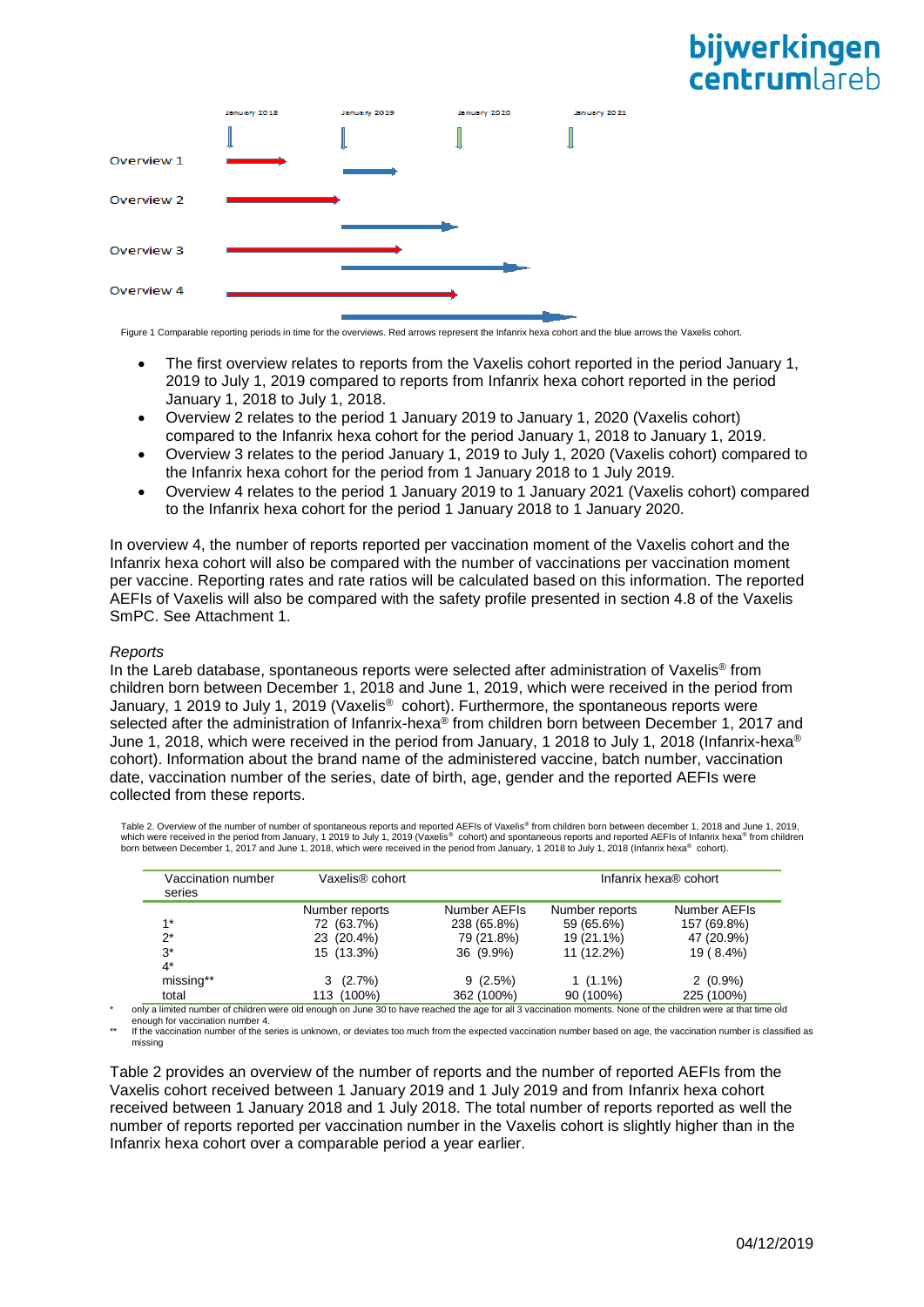## bijwerkingen centrumlareb

#### *Serious reports and reported AEFIs*

Table 3 provides an overview of the number of serious and non-serious reports per vaccination number of the series. According to the criteria formulated by Council for International Organizations of Medical Sciences criteria (CIOMS criteria), 8.8% of the Vaxelis® cohort are serious and 10% of the Infanrix hexa cohort. Both in the Vaxelis cohort and in the Infanrix hexa cohort, the most serious reports were received after the first administration (vaccination number 1) at approximately the age of 8 weeks (12.5% vs. 10.2%). At the first administration, Vaxelis<sup>®</sup> or Infanrix hexa<sup>®</sup> is often administered in combination with Synflorix<sup>®</sup> in the contralateral upper leg.

Table 3. Overview of the number of serious and non-serious spontaneous reports per vaccination number.

| Vaccination number<br>series | Vaxelis® cohort |                  | Infanrix hexa <sup>®</sup> cohort |             |  |
|------------------------------|-----------------|------------------|-----------------------------------|-------------|--|
|                              | serious         | Non-serous       | serious                           | Non-serious |  |
| $1*$                         | 9(12.5%)        | (87.5%)<br>63    | $6(10.2\%)$                       | 53 (89.8%)  |  |
|                              | $1(4.3\%)$      | $(95.7\%)$<br>22 | $2(10.5\%)$                       | 17 (89.5%)  |  |
| $3^*$                        |                 | 15 (100.0%)      | $(9.1\%)$                         | 10 (90.9%)  |  |
| $4^*$                        |                 |                  |                                   |             |  |
| 9                            |                 | 100.0%)<br>3     |                                   | $(100.0\%)$ |  |
| total                        | $10(8.8\%)$     | 103 (91.2%)      | $9(10.0\%)$                       | 81 (90.0%)  |  |

\* During vaccination numbers 1, 2 and 3, both Vaxelis®and Infanrix hexa®are often co-administered with Synflorix® in the contralateral leg.

### *Serious AEFIs*

Two deaths were reported in the Vaxelis cohort. In both cases it concerned a death after the first administration of Vaxelis® in combination with Synflorix® at the age of approximately 8 weeks. In both cases autopsy has been performed. One child died as a result of fulminant sepsis and the other child as a result of SIDS. On the basis of the information provided by the reporter, the result of the autopsy, and current knowledge in the literature, a relationship between the death and the administered vaccines was considered unlikely in either case. These conclusions were endorsed by the extern independent Clinical Advisory Board of Pharmacovigilance Center Lareb (KAR). In the Infanrix hexa® cohort, no reports concerning the death of the patient were made in the comparable period a year before.

The other eight serious reports from the Vaxelis cohort concern reports of hospital admissions, seven times after vaccination number 1 and one time after the  $2<sup>nd</sup>$  administration of only Vaxelis (vaccination number 2).

Four of these admissions are admissions in connection with short-lasting events that occur a few hours (4-8 hours) after vaccination. In these cases the following symptoms are often reported: pallor, hypotonia, and hyporesponsivity. These events are known in the literature as Hypotonic Hyporesponsive Event (HHE). Children with an HHE are often admitted to the hospital for 24-hour monitoring. Further investigations and monitoring usually show no abnormalities.

One report of hospitalization concerns a recurring short-lasting event (5-10 minutes) of a collapse-like event of crying, turning away of the eyes, breathing holding and pallor. The symptoms were eventually diagnosed by the reporting pediatrician as breath holding spells.

Three reports concern a hospital admission on suspicion of a convulsion. One of these reports concerns an event of dyspnea, fever and shaking a few hours after the first vaccination. Blood, urine tests and EEG showed no abnormalities. One report concerns a hospital admission of recurrent convulsion, followed by crying. The child recovered within 2 to 3 hours after hospitalization and after the administration of a paracetamol. There was also one report of a hospital admission of a convulsion (apnea, foam at the mouth and hypertonia) 6 days after the first vaccination. A brain scan showed no abnormalities.

Hospitalization was reported 9 times in the Infanrix hexa cohort. Four times it concerned an HHE, for which the child was admitted to the hospital for observation. This was three times after administration of the first vaccinations and once after the third vaccinations. One child was admitted to the hospital for apnea, possibly HHE after administration of the second Infanrix hexa®. The child also had a collapse after the first administration. One child was admitted to the hospital in connection with the drainage of an abscess after the first administration (positive culture: streptococcal group A). One child was briefly admitted to the hospital for observation in connection with pyrexia (40 Degrees Celsius) after the first vaccinations. Blood and urine tests showed no evidence of infection. One child was admitted for fever, rash, and peripheral swelling occurring 10 hours after the first vaccinations. The child was treated with an antihistamine and recovered. Once, a child was admitted due to persistent gastroesophageal reflux developed 4 to 5 days after the first vaccinations.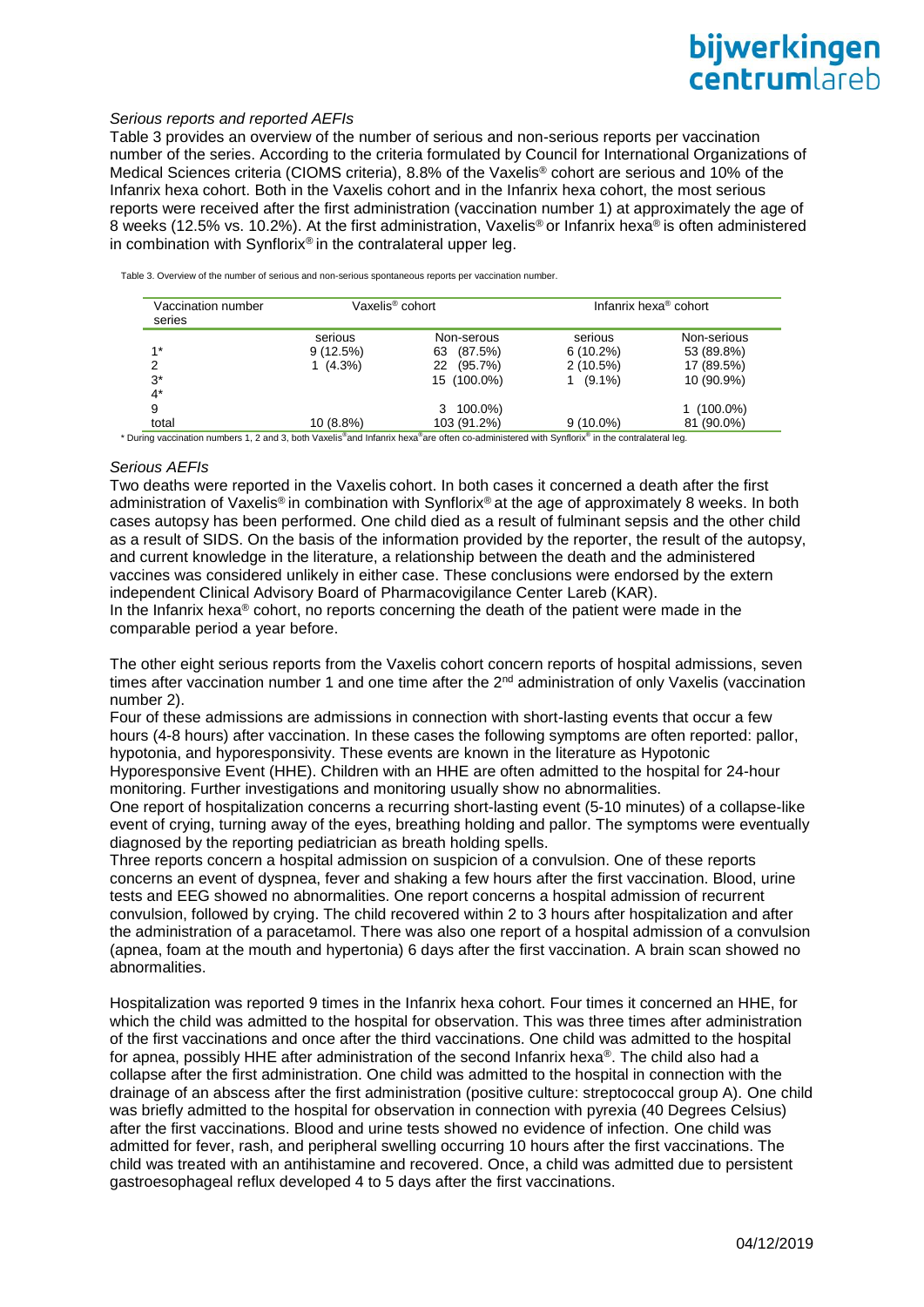## bijwerkingen **Centrum** areh

#### *Non-serious AEFIs*

Appendix two provides an overview of all reported non-serious AEFIs (coded MedDRA® Preferred Term (PT)) per System Organ Class (SOC) per cohort. Vaxelis cohort concerns 362 non-serious AEFIs reported in the period January 1, 2019 until July 1, 2019. Infanrix hexa cohort concerns 225 non-serious AEFIs reported in the comparable period one year before (January 1, 2018 until July 1, 2018). The number of reports and the number of AEFIs differs per vaccination number of the series at infant age. The vast majority of reports and reported AEFIs are reported after administration of the first vaccination at the age of 2 months. The type of reported AEFIs also differ per vaccination number of the series. For this reason, AEFIs are broken down by vaccination number. Appendix 3 to 6 provides an overview of the reported AEFIs per vaccination moment. After all vaccination numbers, more AEFIs are reported after administration of Vaxelis® (/ Synflorix®) than after administration of Infanrix hexa® (/ Synflorix®).

#### vaccination number 1

After the 1<sup>st</sup> administration 235 non-serious AEFIs have been reported in the Vaxelis<sup>®</sup> cohort against 157 AEFIs in the Infanrix hexa® cohort (Appendix 3). In particular, injection site reactions, such as injection site swelling, injection site redness, injection site pain and injection site inflammation, were slightly more frequently reported after administration of Vaxelis® / Synflorix® compared to Infanrix hexa<sup>®</sup> / Synflorix<sup>®</sup>. It seems that also fever, persistent crying and skin discolouration were slightly more frequently reported after administration Vaxelis ® / Synflorix®.

#### vaccination number 2

After the  $2^{nd}$  administration 79 non-serious AEFIs have been reported in the Vaxelis<sup>®</sup> cohort against 47 AEFIs in the Infanrix hexa® cohort (Appendix 4). In particular, injection site reactions, such as injection site swelling, injection site redness, injection site pain and injection site inflammation, were slightly more frequently reported after administration of Vaxelis® compared to Infanrix hexa®. It seems that also persistent crying were slightly more frequently reported after administration of Vaxelis®.

#### vaccination number 3

After the 3<sup>rd</sup> administration 36 non-serious AEFIs have been reported in the Vaxelis® cohort against 19 AEFIs in the Infanrix hexa® (Appendix 5). It seems that HHE or symoms that meet the definition of HHE were more frequently reported after 3rd administration of Vaxelis<sup>®</sup>/ Synflorix<sup>®</sup> than after 3rd administration of Infanrix hexa<sup>®</sup>/ Synflorix<sup>®</sup>. It seems that also persistent crying were more frequently reported after administration of Vaxelis® / Synflorix®.

The reported AEFIs after vaccination numbers 2 and 3 in this overview should be viewed with caution, as the numbers and type of AEFIs are limited and only relate to a small group of children born between December 1 and February 28.

### *Other sources of information*

### *SmPC*

The SmPC from Vaxelis® was first published on 26-2-2016 and was last updated on 19-2-2019. Appendix 1 provides a copy of the list of AEFIs as shown in section 4.8 of the Vaxelis® SmPC. The list of AEFIs in table form shows less AEFIs compared to the table in 4.8 of the SmPC of Infanrix hexa<sup>®</sup> [4]. In particular, AEFIs such as HHE, collapse, convulsions, febrile convulsions, urticaria, angioedema and facial oedema are not listed in the table of 4.8, but as AEFIs that have been reported in postmarketing surveillance.

#### *Discussion and conclusion*

This report is the first overview of a total of four semi-annual reports in which the first birth cohort that will be vaccinated with Vaxelis<sup>®</sup> will be compared to the last birth cohort that will be vaccinated with Infanrix hexa®.

In the period January 1, 2019 - July 1, 2019 received Pharmacovigilance Centre Lareb 25% more spontaneous reports following administration of Vaxelis<sup>®</sup> (/ Synflorix<sup>®</sup>) than after administration of Infanrix hexa® (/ Synflorix®) in a comparable period one year before (January 1, 2018 July 1, 2018). In the Vaxelis cohort, 48% more AEFIs were reported compared to the Infanrix hexa cohort. The majority of these AEFIs are well-known, non-serious AEFIs.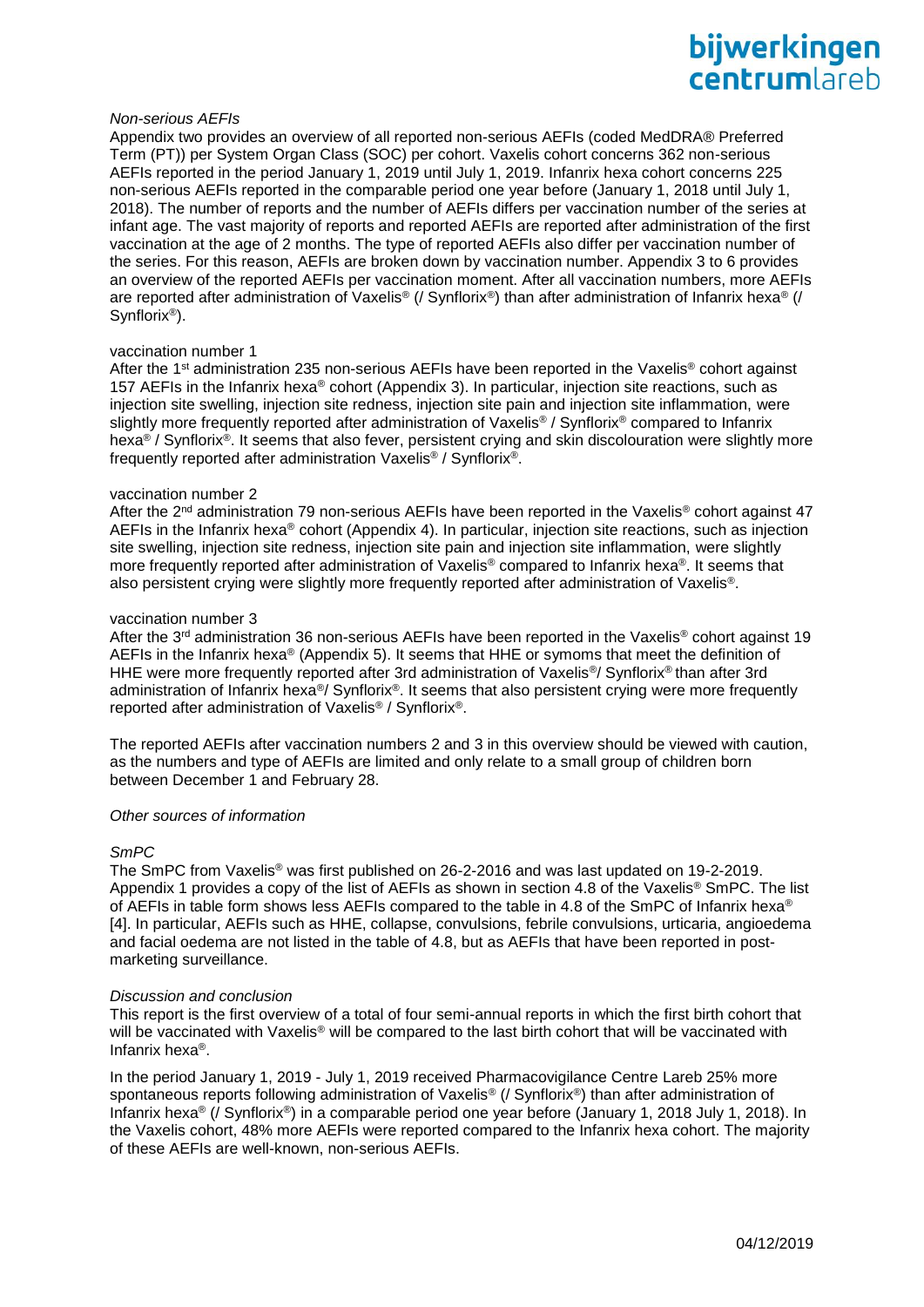## bijwerkingen **centrum** areh

The number of serious reports in the Vaxelis cohort is comparable to the number of serious reports in the Infanrix hexa cohort over the same period one year before. The type of serious AEFIs are also comparable between the two cohorts. About half of the hospitalizations in both cohorts concerns 24 hour monitoring after experiencing HHE or collaps. In the Vaxelis cohort three hospital admissions concern convulsion-like events, but in all 3 cases after further investigation the diagnosis convulsion could not be confirmed.

Possibly there is a slight increase in reactogenicity after administration of Vaxelis<sup>®</sup> compared to Infanrix hexa®. In the Vaxelis cohort, injection site reactions are slightly more frequently be reported after the first administration of Vaxelis® than after the first administration of Infanrix hexa®. It also seems that fever, persistent crying and skin discolouration are slightly more frequently reported. The next overviews will give more insight in this.

The first analysis of the reports of AEFI of Vaxelis® did not raise concern for safety or signals for new (aspects of) side effects.

#### References

- 1. https://www.ema.europa.eu/en/documents/product-information/vaxelis-epar-product-information\_en.pdf
- 2. https://rijksvaccinatieprogramma.nl/over-het-programma
- 3. <https://rijksvaccinatieprogramma.nl/20-addendum-overgang-van-infanrix-hexa-naar-vaxelis-dktp-hib-hepb>
- 4. https://www.ema.europa.eu/en/documents/product-information/infanrix-hexa-epar-product-information\_en.pdf

*This signal has been raised on December 4, 2019. It is possible that in the meantime other information became available. For the latest information, including the official SmPC's, please refer to website of the ME[B www.cbg-meb.nl](http://www.cbg-meb.nl/)*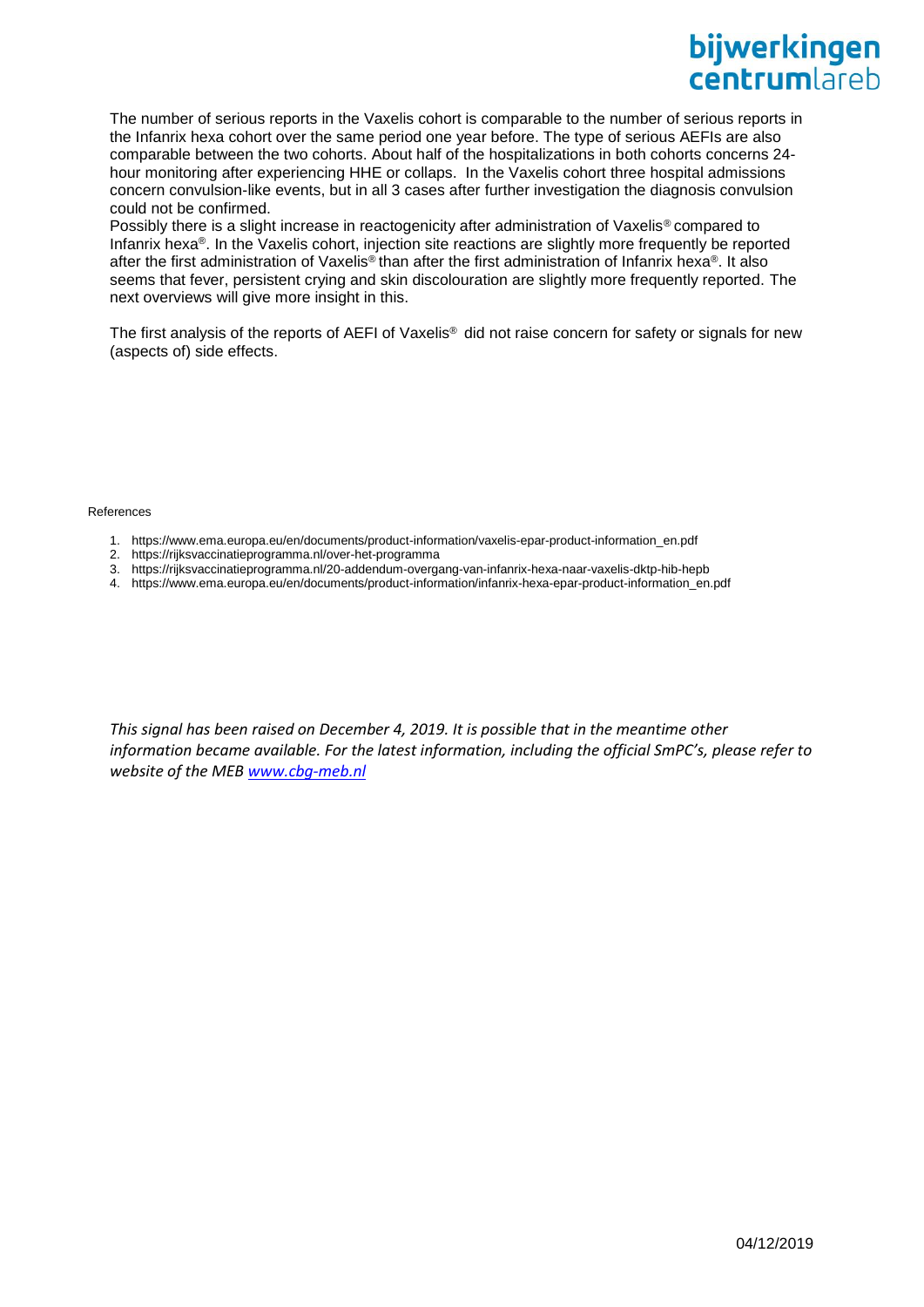## **Appendix 1.**

## **SmPC Vaxelis 4.8**

| Systeem/orgaanklasse                                         | <b>Frequentie</b> | <b>Bijwerkingen</b>                                                                                       |
|--------------------------------------------------------------|-------------------|-----------------------------------------------------------------------------------------------------------|
| Infecties en parasitaire<br>aandoeningen                     | <b>Soms</b>       | <b>Rhinitis</b>                                                                                           |
| Bloed-en                                                     | <b>Soms</b>       | Lymfadenopathie                                                                                           |
| lymfestelselaandoeningen                                     |                   |                                                                                                           |
| Voedings- en                                                 | Zeer vaak         | Verminderde eetlust                                                                                       |
| stofwisselingsstoornissen                                    | <b>Soms</b>       | Verhoogde eetlust                                                                                         |
| Psychische stoornissen                                       | <b>Soms</b>       | Slaapstoornissen waaronder slapeloosheid,<br>rusteloosheid                                                |
| Zenuwstelselaandoeningen                                     | Zeer vaak         | Somnolentie                                                                                               |
|                                                              | <b>Soms</b>       | Hypotonic                                                                                                 |
| Bloedvataandoeningen                                         | <b>Soms</b>       | Bleekheid                                                                                                 |
| Ademhalingsstelsel-, borstkas-<br>en mediastinumaandoeningen | Soms              | Hoesten                                                                                                   |
| Maagdarmstelselaandoeningen                                  | Zeer vaak         | <b>Braken</b>                                                                                             |
|                                                              | Vaak              | Diarree                                                                                                   |
|                                                              | <b>Soms</b>       | Buikpijn                                                                                                  |
| Huid- en onderhuidaandoeningen                               | Soms              | Huiduitslag, hyperhidrose                                                                                 |
| Algemene aandoeningen en                                     |                   | Huilen, prikkelbaarheid                                                                                   |
| toedieningsplaatsstoornissen                                 | Zeer vaak         | Erytheem op de injectieplaats, pijn op de<br>injectieplaats, zwelling op de injectieplaats                |
|                                                              |                   | Pyrexie                                                                                                   |
|                                                              | Vaak              | Bloeduitstorting op de injectieplaats, induratie<br>op de injectieplaats, nodules op de<br>injectieplaats |
|                                                              | Soms              | Huiduitslag op de injectieplaats, warmte op de<br>injectieplaats, vermoeidheid                            |

#### Tabel 1: Lijst met bijwerkingen

## c- Beschrijving van de geselecteerde bijwerkingen

De volgende bijwerkingen zijn gemeld met andere vaccins die een of meer componenten of bestanddelen van Vaxelis bevatten, ongeacht oorzakelijkheid of frequentie.

#### Immuunsysteemaandoeningen

Overgevoeligheid (zoals huiduitslag, urticaria, dyspneu, erythema multiforme), anafylactische reactie (zoals urticaria, angio-oedeem, oedeem, gezichtsoedeem, shock).

## Zenuwstelselaandoeningen

Convulsie, koortsconvulsie.

#### Algemene aandoeningen en toedieningsplaatsstoornissen

Bij kinderen is melding gemaakt van uitgebreide zwelling op het gevaccineerde ledemaat vanaf de injectieplaats tot voorbij een of beide gewrichten. Deze reacties beginnen binnen 24 tot 72 uur na de vaccinatie, kunnen gepaard gaan met erytheem, warmte, drukgevoeligheid of pijn op de injectieplaats en verdwijnen spontaan binnen drie tot vijf dagen. Het risico lijkt afhankelijk te zijn van het aantal eerdere doses acellulair pertussisbevattend vaccin, met een hoger risico na de vierde en vijfde dosis.

## d- Premature zuigelingen

Apneu bij zeer vroeg geboren zuigelingen (≤ 28 weken zwangerschap) (zie rubriek 4.4.).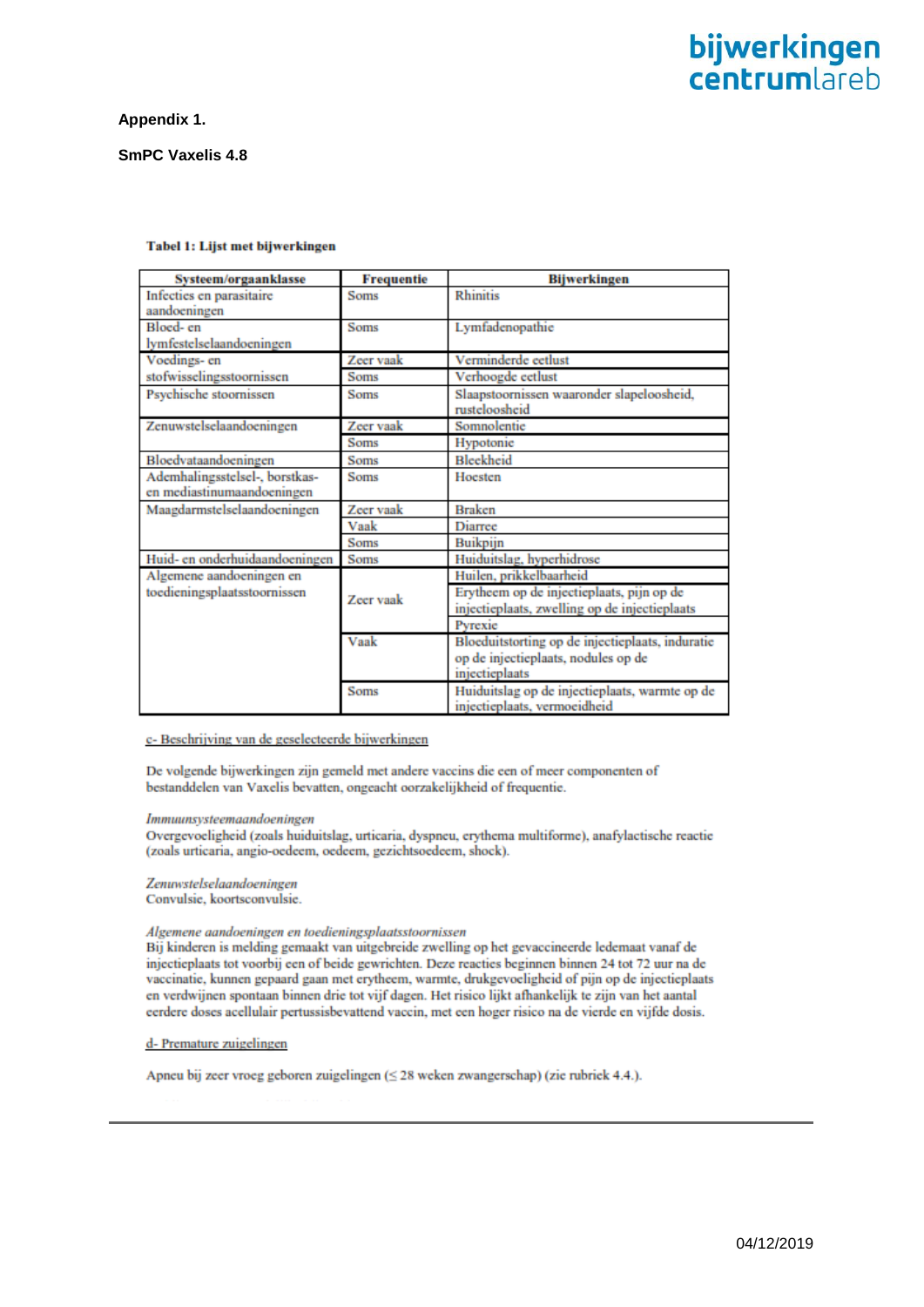## **Overview of reported non-serious AEFIs per SOC Vaxelis cohort (up to and including June 1019) and Infanrix hexa cohort (up to and including June 2018).**

|                                                |                                                    |                | <b>Vaxelis cohort</b> |                           | Infanrix hexa cohort |  |
|------------------------------------------------|----------------------------------------------------|----------------|-----------------------|---------------------------|----------------------|--|
| <b>Systemic Organ Class (SOC)</b>              | Pt                                                 | N              | %                     | $\boldsymbol{\mathsf{N}}$ | $\%$                 |  |
| infections and infestations                    | Ear infection                                      | $\mathbf 1$    | 0,3                   |                           |                      |  |
|                                                | Nasopharyngitis                                    |                |                       | $\overline{2}$            | 0,9                  |  |
| Blood and lymphatic system disorders           |                                                    |                |                       |                           |                      |  |
| Immune system disorders                        | Urticaria                                          | $\mathbf{1}$   | 0,3                   |                           |                      |  |
| <b>Metabolism and nutrition disorders</b>      | Decreased appetite                                 | 12             | 3,3                   | $\overline{\mathbf{4}}$   | 1,8                  |  |
|                                                | Hypophagia                                         | $\overline{2}$ | 0,6                   |                           |                      |  |
|                                                | Increased appetite                                 |                |                       | $\mathbf{1}$              | 0,4                  |  |
|                                                | Thirst decreased                                   |                |                       | $\mathbf{1}$              | 0,4                  |  |
| <b>Psychiatric disorders</b>                   | Anxiety                                            | $\mathbf{1}$   | 0,3                   |                           |                      |  |
|                                                | Apathy                                             | $\mathbf 1$    | 0,3                   | $\mathbf{1}$              | 0,4                  |  |
|                                                | Breath holding                                     | $\overline{2}$ | 0,6                   | $\overline{2}$            | 0,9                  |  |
|                                                | Feeling jittery                                    |                |                       | $\overline{2}$            | 0,9                  |  |
|                                                | Insomnia                                           | 8              | 2,2                   | $\overline{2}$            | 0,9                  |  |
|                                                | Irritability                                       | 3              | 0,8                   | $\mathbf{1}$              | 0,4                  |  |
|                                                | Mood altered                                       | $\mathbf{1}$   | 0,3                   |                           |                      |  |
|                                                | Nervousness                                        |                |                       | $\mathbf 1$               | 0,4                  |  |
|                                                | Restlessness                                       | 3              | 0,8                   |                           |                      |  |
|                                                | Sleep disorder                                     | $\mathbf{1}$   | 0,3                   |                           |                      |  |
|                                                | Slow response to stimuli                           | $\mathbf 1$    | 0,3                   | $\mathbf{1}$              | 0,4                  |  |
|                                                | Somnolence                                         | 10             | 2,8                   | 14                        | 6,2                  |  |
| Nervous system disorders                       | Apparent life threatening event                    |                |                       | $\mathbf 1$               | 0,4                  |  |
|                                                | Depressed level of consciousness                   | $\mathbf{1}$   | 0,3                   | 2                         | 0,9                  |  |
|                                                | Drooling                                           | $\mathbf{1}$   | 0,3                   |                           |                      |  |
|                                                | Exaggerated startle response<br>Febrile convulsion | $\mathbf{1}$   | 0,3                   |                           |                      |  |
|                                                | Headache                                           | $\mathbf{1}$   | 0,3                   | $\mathbf{1}$              | 0,4                  |  |
|                                                | Hypertonia                                         |                |                       | $\overline{2}$            | 0,9                  |  |
|                                                | Hyporesponsive to stimuli                          | $\overline{2}$ | 0,6                   | $\mathbf{1}$              | 0,4                  |  |
|                                                | Hypotonia                                          | 3              | 0,8                   | $\overline{2}$            | 0,9                  |  |
|                                                | Hypotonic-hyporesponsive episode                   | 3              | 0,8                   | 3                         | 1,3                  |  |
|                                                | Infantile back arching                             | $1\,$          | 0,3                   |                           |                      |  |
|                                                | Petit mal epilepsy                                 | $\mathbf 1$    | 0,3                   |                           |                      |  |
|                                                | Syncope                                            | $\overline{2}$ | 0,6                   |                           |                      |  |
| <b>Vascular disorders</b>                      | Livedo reticularis                                 | $\mathbf 1$    | 0,3                   |                           |                      |  |
|                                                | Pallor                                             | 9              | 2,5                   | 3                         | 1,3                  |  |
|                                                | Petechiae                                          | $\mathbf 1$    | 0,3                   | $\overline{2}$            | 0,9                  |  |
|                                                | Vasodilatation                                     |                |                       | 1                         | 0,4                  |  |
| <b>Cardiac disorders</b>                       | Cardiac murmur                                     |                |                       | $\mathbf{1}$              | 0,4                  |  |
|                                                | Cyanosis                                           |                |                       | $\mathbf{1}$              | 0,4                  |  |
|                                                | Heart rate increased                               | $\mathbf{1}$   | 0,3                   |                           |                      |  |
| respiratory, thoracic and mediastinal disorder | Cough                                              | $\mathbf{1}$   | 0,3                   |                           |                      |  |
|                                                | Dyspnoea                                           | 5              | 1,4                   |                           |                      |  |
| <b>Gastrointestinal disorder</b>               | Abdominal pain                                     | $\overline{2}$ | 0,6                   | $\overline{2}$            | 0,9                  |  |
|                                                | Abnormal faeces                                    | $\mathbf 1$    | 0,3                   | $\mathbf{1}$              | 0,4                  |  |
|                                                | Constipation                                       | $\mathbf 1$    | 0,3                   | $\overline{2}$            | 0,9                  |  |
|                                                | Diarrhoea                                          | 5              | 1,4                   |                           |                      |  |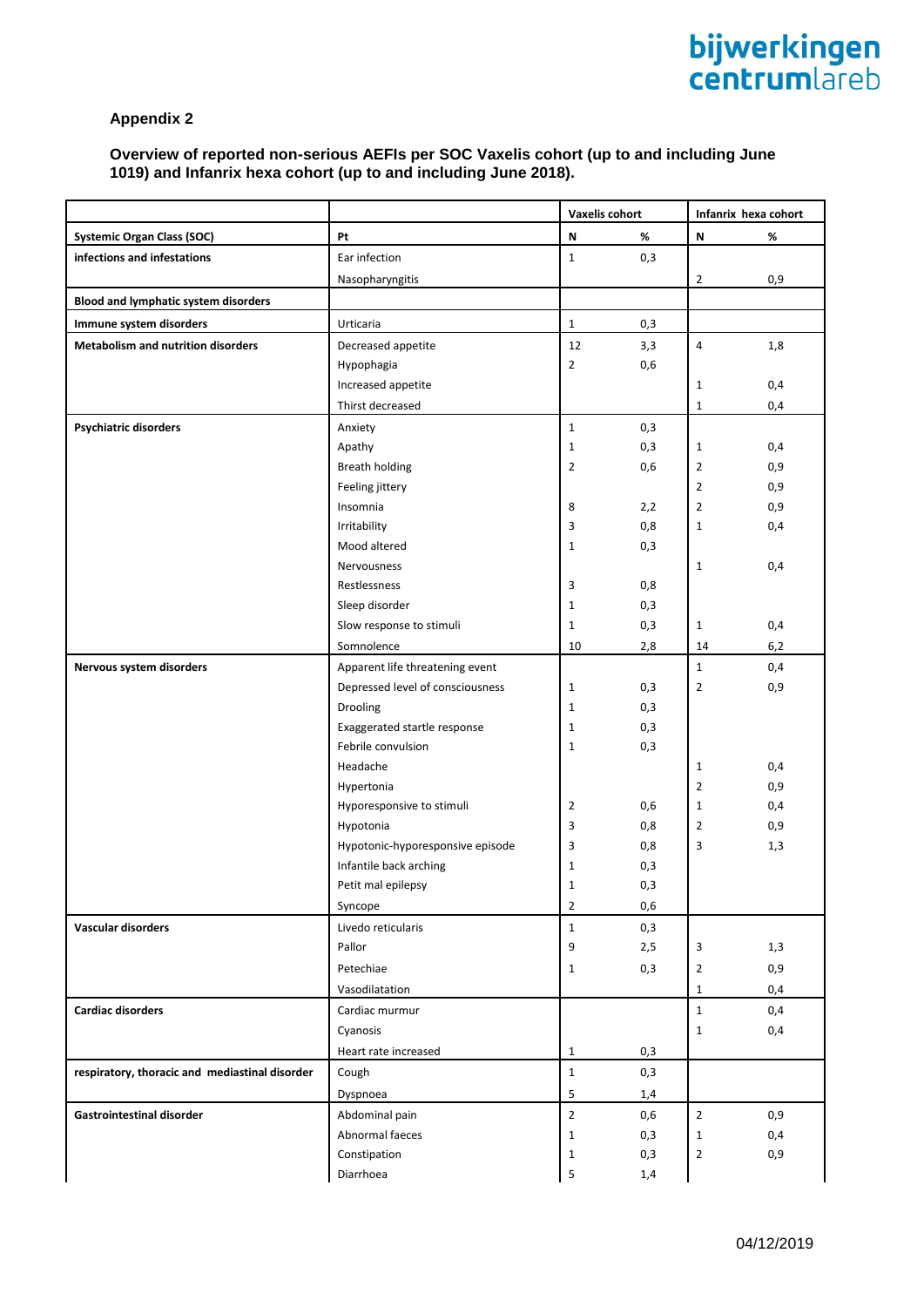# **bijwerkingen**<br>centrumlareb

|                                                | Discoloured vomit                         | $\mathbf{1}$   | 0,3        |                |          |
|------------------------------------------------|-------------------------------------------|----------------|------------|----------------|----------|
|                                                | Faeces discoloured                        | $\mathbf{1}$   | 0,3        |                |          |
|                                                | Flatulence                                | $\overline{2}$ | 0,6        | $\overline{2}$ | 0,9      |
|                                                | Gastrointestinal pain                     | $\mathbf{1}$   | 0,3        | $\mathbf{1}$   | 0,4      |
|                                                | Nausea                                    |                |            | 1              | 0,4      |
|                                                | Regurgitation                             | $\mathbf{1}$   | 0,3        |                |          |
|                                                | Vomiting                                  | 11             | 3,0        | 6              | 2,7      |
| Skin and subcutaneous tissue disorder          | Eczema                                    | $\mathbf 2$    | 0,6        |                |          |
|                                                | Erythema                                  | $\mathbf 1$    | 0,3        | $\mathbf{1}$   | 0,4      |
|                                                | Nodular rash                              |                |            | 1              | 0,4      |
|                                                | Rash                                      |                |            | $\mathbf{1}$   | 0,4      |
|                                                | Rash erythematous                         | $\mathbf{1}$   | 0,3        | $\overline{2}$ | 0,9      |
|                                                | Rash macular                              |                |            | $\mathbf{1}$   | 0,4      |
|                                                | Skin discolouration                       | 5              | 1,4        | $\overline{2}$ | 0,9      |
|                                                | Yellow skin                               | $\mathbf{1}$   | 0,3        |                |          |
| Eye disorders                                  | Strabismus                                | $\mathbf 1$    | 0,3        | $\mathbf{1}$   | 0,4      |
| Injury, poisoning and procedural complications | Incorrect route of product administration |                |            | 1              | 0,4      |
| <b>Reproductive and breast disorders</b>       |                                           |                |            |                |          |
| Musculoskeletal and connective tissue          |                                           |                |            |                |          |
| disorders                                      | Musculoskeletal stiffness                 | $\mathbf 1$    | 0,3        | $\mathbf{1}$   | 0,4      |
|                                                | Pain in extremity                         | $\overline{2}$ | 0,6        | $\mathbf{1}$   | 0,4      |
| <b>General disorders</b>                       |                                           |                |            |                |          |
| Injection site reactions                       | Extensive swelling of vaccinated limb     | $\overline{2}$ | 0,6        | $\mathbf{1}$   | 0,4      |
|                                                | Injection site erythema                   | 21             | 5,8        | 12             | 5,3      |
|                                                | Injection site granuloma                  |                |            | $\mathbf{1}$   | 0,4      |
|                                                | Injection site haematoma                  |                |            | $\mathbf{1}$   | 0,4      |
|                                                | Injection site induration                 |                |            | 10             | 4,4      |
|                                                | Injection site inflammation               | 21             | 5,8        | 8              | 3,6      |
|                                                | Injection site pain                       | 24             | 6,6        | 6              | 2,7      |
|                                                | Injection site swelling                   | 26             | 7,2        | 12             | 5,3      |
|                                                | Injection site warmth                     | 14             | 3,9        | 7              | 3,1      |
| Systemic reactions                             | Asthenia                                  | $\mathbf{1}$   | 0,3        | $\mathbf{1}$   | 0,4      |
|                                                | Body temperature decreased                |                |            | $\mathbf{1}$   | 0,4      |
|                                                | Body temperature fluctuation              | 1              | 0,3        |                | 0,0      |
|                                                | Body temperature increased                | 4              | $1,1$      | 3              | 1,3      |
|                                                | Crying                                    | 48             | 13,3       | 21             | 9,3      |
|                                                | Fatigue                                   | 4              | 1,1        | $\mathbf{1}$   | 0,4      |
|                                                | Hyperpyrexia                              | $\mathbf{1}$   | 0,3        | $\mathbf{1}$   | 0,4      |
|                                                | Listless<br>Malaise                       | 4<br>3         | 1,1        | 9              | $4,0$    |
|                                                | Moaning                                   | $\mathbf 1$    | 0,8<br>0,3 | $\mathbf{1}$   | 0,4      |
|                                                | Pain                                      | $\pmb{4}$      | 1,1        |                |          |
|                                                | Oedema genital                            | $\mathbf{1}$   | 0,3        |                |          |
|                                                | Peripheral swelling                       | $\mathbf 1$    | 0,3        |                |          |
|                                                | Pyrexia                                   | 56             | 15,5       | 49             | 21,8     |
|                                                | Screaming                                 | $\mathbf 2$    | 0,6        | $\mathbf{1}$   | 0,4      |
|                                                | Swelling                                  | $\mathbf 1$    | 0,3        |                | $_{0,0}$ |
|                                                | Swelling face                             | $\mathbf 1$    | 0,3        |                |          |
| Total                                          |                                           | 362            | 100,0      | 225            | 100,0    |
|                                                |                                           |                |            |                |          |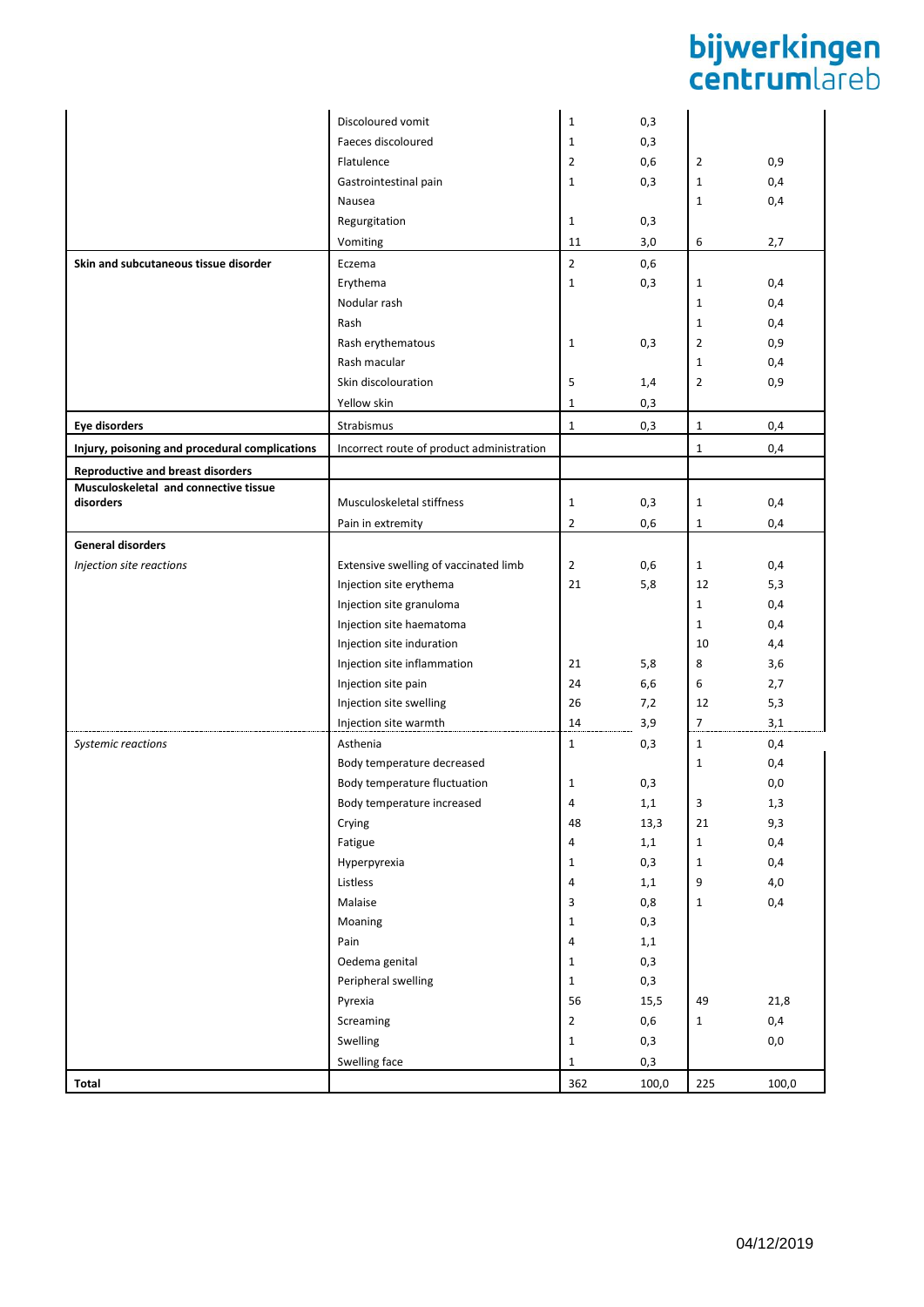**Overview of reported non-serious AEFIs per SOC Vaxelis cohort (up to and including June 1019) and Infanrix hexa cohort (up to and including June 2018) vaccination number 1 of the series.**

| Vaccination number 1 (8 weeks)                 |                                  |                  | <b>Vaxelis cohort</b> |                | Infanrix hexa cohort |
|------------------------------------------------|----------------------------------|------------------|-----------------------|----------------|----------------------|
| <b>Systemic Organ Class (SOC)</b>              | Pt                               | N                | %                     | ${\sf N}$      | $\%$                 |
| infections and infestations                    | Ear infection                    | $\mathbf{1}$     | 0,4                   |                |                      |
|                                                | Nasopharyngitis                  |                  |                       | $\mathbf{1}$   | 0,6                  |
| Blood and lymphatic system disorders           |                                  |                  |                       |                |                      |
| Immune system disorders                        | Urticaria                        | $\mathbf{1}$     | 0,4                   |                |                      |
| <b>Metabolism and nutrition disorders</b>      | Decreased appetite               | 9                | 3,8                   | 3              | 1,9                  |
|                                                | Hypophagia                       | $\overline{2}$   | 0,9                   |                |                      |
|                                                | Increased appetite               |                  |                       | $\mathbf{1}$   | 0,6                  |
|                                                | Thirst decreased                 |                  |                       | $\mathbf{1}$   | 0,6                  |
| <b>Psychiatric disorders</b>                   | Anxiety                          | $\mathbf 1$      | 0,4                   |                |                      |
|                                                | <b>Breath holding</b>            | $\overline{2}$   | 0,9                   | $\overline{2}$ | 1,3                  |
|                                                | Feeling jittery                  |                  |                       | $\overline{2}$ | 1,3                  |
|                                                | Insomnia                         | 4                | 1,7                   | $\mathbf{1}$   | 0,6                  |
|                                                | Irritability                     | 3                | 1,3                   |                |                      |
|                                                | Mood altered                     | $\mathbf{1}$     | 0,4                   |                |                      |
|                                                | Nervousness                      |                  |                       | $\mathbf{1}$   | 0,6                  |
|                                                | Restlessness                     | $\overline{2}$   | 0,9                   |                |                      |
|                                                | Sleep disorder                   | $\mathbf{1}$     | 0,4                   |                |                      |
| Nervous system disorders                       | Depressed level of consciousness | $\mathbf{1}$     | 0,4                   | $\mathbf{1}$   | 0,6                  |
|                                                | Exaggerated startle response     | $\mathbf{1}$     | 0,4                   |                |                      |
|                                                | Febrile convulsion               | $\mathbf{1}$     | 0,4                   |                |                      |
|                                                | Hypertonia                       |                  |                       | $\mathbf{1}$   | 0,6                  |
|                                                | Hyporesponsive to stimuli        | $\mathbf{1}$     | 0,4                   | $\mathbf{1}$   | 0,6                  |
|                                                | Hypotonia                        | $\overline{2}$   | 0,9                   | $\mathbf 1$    | 0,6                  |
|                                                | Hypotonic-hyporesponsive episode | $\mathbf{1}$     | 0,4                   | 3              | 1,9                  |
|                                                | Slow response to stimuli         | $\mathbf{1}$     | 0,4                   |                |                      |
|                                                | Somnolence                       | $\overline{7}$   | 3,0                   | 13             | 8,3                  |
| Vascular disorders                             | Pallor                           | $\boldsymbol{7}$ | 3,0                   | $\overline{2}$ | 1,3                  |
|                                                | Livedo reticularis               | $\mathbf{1}$     | 0,4                   |                |                      |
|                                                | Petechiae                        |                  |                       | $\overline{2}$ | 1,3                  |
|                                                | Vasodilatation                   |                  |                       | $\mathbf{1}$   | 0,6                  |
| <b>Cardiac disorders</b>                       | Cardiac murmur                   |                  |                       | $\mathbf{1}$   | 0,6                  |
|                                                | Cyanosis                         |                  |                       | $\mathbf 1$    | 0,6                  |
| respiratory, thoracic and mediastinal disorder | Cough                            | $\mathbf{1}$     | 0,4                   |                |                      |
|                                                |                                  |                  |                       |                |                      |
| <b>Gastrointestinal disorder</b>               | Abdominal pain                   | $\mathbf{1}$     | 0,4                   | $\overline{2}$ | 1,3                  |
|                                                | Abnormal faeces                  | $\mathbf{1}$     | 0,4                   | $\mathbf 1$    | 0,6                  |
|                                                | Diarrhoea                        | 3                | 1,3                   |                |                      |
|                                                | Faeces discoloured               | $\mathbf{1}$     | 0,4                   |                |                      |
|                                                | Flatulence                       |                  |                       | $\overline{2}$ | 1,3                  |
|                                                | Gastrointestinal pain            | $\mathbf{1}$     | 0,4                   | $\mathbf 1$    | 0,6                  |
|                                                | Regurgitation                    | $\mathbf{1}$     | 0,4                   |                |                      |
|                                                | Vomiting                         | 6                | 2,6                   | 5              | 3,2                  |
|                                                |                                  |                  |                       | $\mathbf{1}$   | 0,6                  |
| Skin and subcutaneous tissue disorder          | Eczema                           | $\mathbf{1}$     | 0,4                   |                |                      |
|                                                | Nodular rash                     |                  |                       | $\mathbf 1$    | 0,6                  |
|                                                |                                  |                  |                       |                |                      |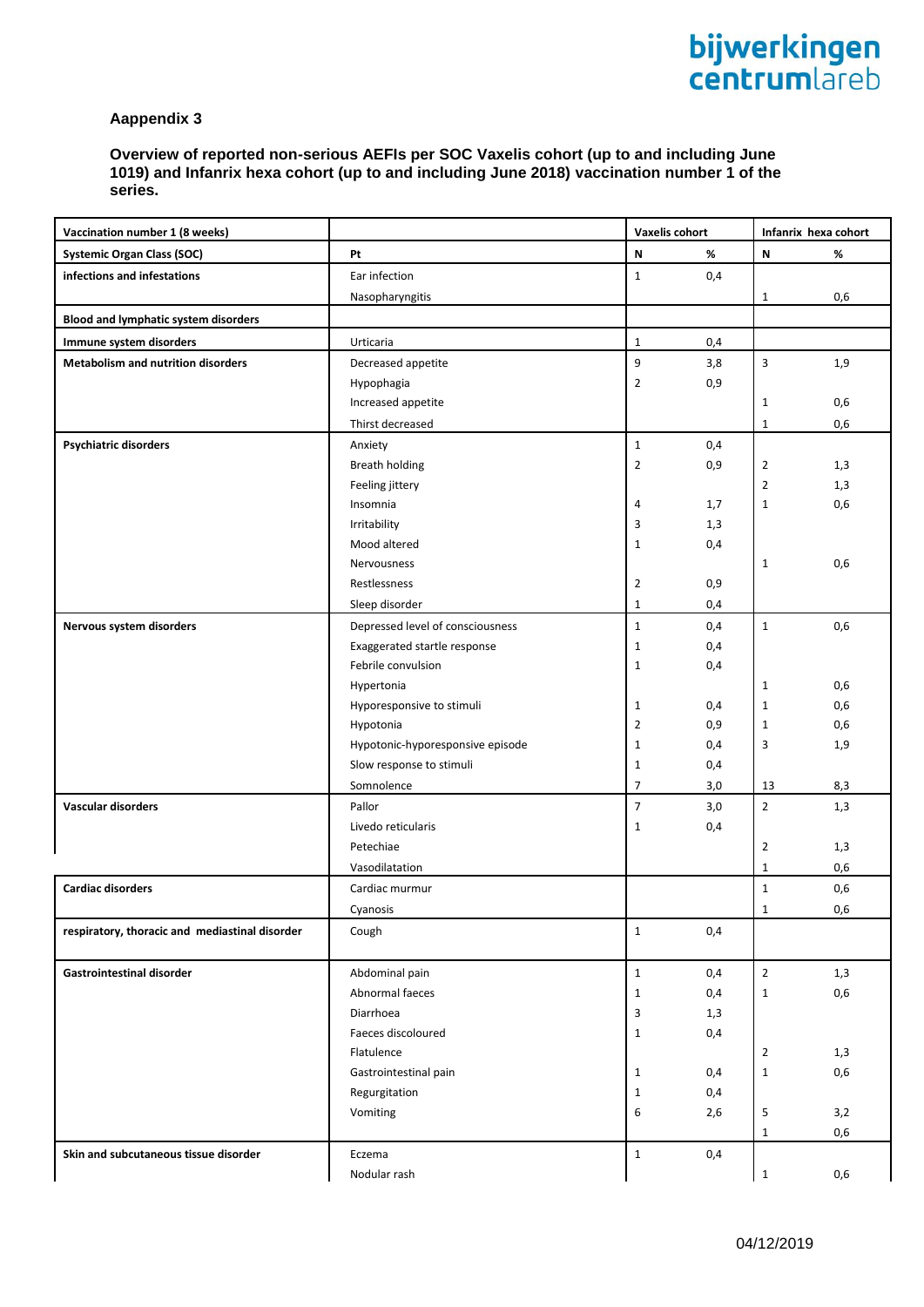# **bijwerkingen**<br>centrumlareb

|                                                 | Rash                                      |                |       | $\mathbf{1}$   | 0,6   |
|-------------------------------------------------|-------------------------------------------|----------------|-------|----------------|-------|
|                                                 | Skin discolouration                       | 5              | 2,1   | $\mathbf 1$    | 0,6   |
|                                                 | Yellow skin                               | $\mathbf{1}$   | 0,4   |                |       |
| <b>Eye disorders</b>                            | Strabismus                                | $\mathbf 1$    | 0,4   | $\mathbf 1$    | 0,6   |
| Injury, poisoning and procedural complications  | Incorrect route of product administration |                |       | $\mathbf{1}$   | 0,6   |
| <b>Reproductive and breast disorders</b>        | Oedema genital                            | $\mathbf 1$    | 0,4   |                |       |
|                                                 | Musculoskeletal stiffness                 | $\mathbf 1$    | 0,4   | $\mathbf 1$    | 0,6   |
| Musculoskeletal and connective tissue disorders | Pain in extremity                         | $\overline{2}$ | 0,9   | $\mathbf{1}$   | 0,6   |
| <b>General disorders</b>                        |                                           |                |       |                |       |
| Injection site reactions                        | Extensive swelling of vaccinated limb     | $\mathbf{1}$   | 0,4   |                |       |
|                                                 | Injection site erythema                   | 13             | 5,5   | 6              | 3,8   |
|                                                 | Injection site haematoma                  |                |       | $\mathbf{1}$   | 0,6   |
|                                                 | Injection site induration                 |                |       | 6              | 3,8   |
|                                                 | Injection site inflammation               | 14             | 6,0   | $\overline{7}$ | 4,5   |
|                                                 | Injection site pain                       | 18             | 7,7   | 4              | 2,5   |
|                                                 | Injection site swelling                   | 17             | 7,2   | 9              | 5,7   |
|                                                 | Injection site warmth                     | 8              | 3,4   | 5              | 3,2   |
| Systemic reactions                              | Asthenia                                  |                |       | $\mathbf{1}$   | 0,6   |
|                                                 | Body temperature fluctuation              | $\mathbf{1}$   | 0,4   |                |       |
|                                                 | Body temperature increased                | $\overline{2}$ | 0,9   | $\mathbf{1}$   | 0,6   |
|                                                 | Crying                                    | 32             | 13,6  | 16             | 10,2  |
|                                                 | Fatigue                                   | $\overline{2}$ | 0,9   | $\mathbf{1}$   | 0,6   |
|                                                 | Hyperpyrexia                              |                |       | $\mathbf{1}$   | 0,6   |
|                                                 | Listless                                  | $\overline{2}$ | 0,9   | 9              | 5,7   |
|                                                 | Malaise                                   | $\mathbf{1}$   | 0,4   |                |       |
|                                                 | Moaning                                   | $\mathbf{1}$   | 0,4   |                |       |
|                                                 | Pain                                      | $\mathbf{1}$   | 0,4   |                |       |
|                                                 | Peripheral swelling                       | $\mathbf{1}$   | 0,4   |                |       |
|                                                 | Pyrexia                                   | 41             | 17,4  | 31             | 19,7  |
|                                                 | Screaming                                 | $\overline{2}$ | 0,9   | 1              | 0,6   |
|                                                 | Swelling                                  | $\mathbf{1}$   | 0,4   |                |       |
| <b>Total</b>                                    | Totaal                                    | 235            | 100,0 | 157            | 100,0 |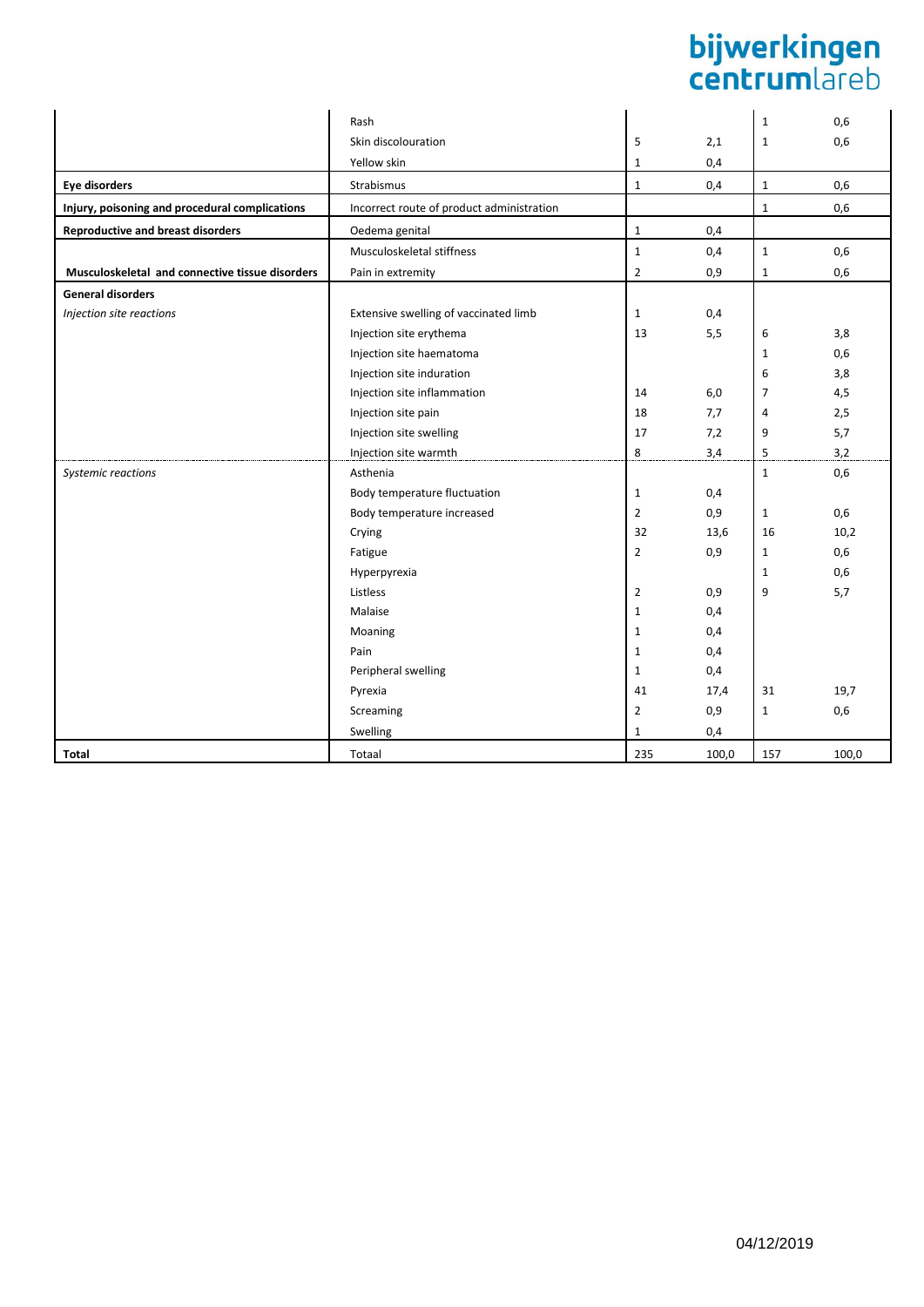**Overview of reported non-serious AEFIs per SOC Vaxelis cohort (up to and including June 1019) and Infanrix hexa cohort (up to and including June 2018) vaccination number 2 of the series.**

| Vaccination number 2 (12 weeks)                    |                                       |                | Vaxelis cohort |                  | Infanrix hexa cohort |
|----------------------------------------------------|---------------------------------------|----------------|----------------|------------------|----------------------|
| <b>Systemic Organ Class (SOC)</b>                  | Pt                                    | N              | %              | ${\bf N}$        | $\mathbf{O}_0$       |
| infections and infestations                        |                                       |                |                |                  |                      |
| <b>Blood and lymphatic system disorders</b>        |                                       |                |                |                  |                      |
| Immune system disorders                            |                                       |                |                |                  |                      |
| <b>Metabolism and nutrition disorders</b>          | Decreased appetite                    | 3              | 3,8            |                  | 2,1                  |
|                                                    |                                       |                |                | 1                |                      |
| <b>Psychiatric disorders</b>                       | Apathy                                | $\mathbf 1$    | 1,3            | $\mathbf{1}$     | 2,1                  |
|                                                    | Insomnia                              | 3              | 3,8            | 1                | 2,1                  |
|                                                    | Restlessness                          | $\mathbf{1}$   | 1,3            |                  |                      |
| Nervous system disorders                           | Apparent life threatening event       |                |                | $\mathbf{1}$     | 2,1                  |
|                                                    | Depressed level of consciousness      |                |                | 1                | 2,1                  |
|                                                    | Drooling                              | $\mathbf{1}$   | 1,3            |                  |                      |
|                                                    | Headache                              |                |                | $\mathbf{1}$     | 2,1                  |
|                                                    | Hypertonia                            |                |                | 1                | 2,1                  |
|                                                    | Hypotonia                             |                |                | 1                | 2,1                  |
|                                                    | Infantile back arching                | 1              | 1,3            |                  |                      |
|                                                    | Slow response to stimuli              |                |                | 1                | 2,1                  |
|                                                    | Somnolence                            |                |                | $\mathbf{1}$     | 2,1                  |
|                                                    | Syncope                               | 1              | 1,3            |                  |                      |
| Vascular disorders                                 | Pallor                                | $\mathbf 1$    | 1,3            | $\mathbf{1}$     | 2,1                  |
| Cardiac disorders                                  |                                       |                |                |                  |                      |
| respiratory, thoracic and mediastinal disorder     |                                       |                |                |                  |                      |
| <b>Gastrointestinal disorder</b>                   | Abdominal pain                        | $\mathbf{1}$   | 1,3            |                  |                      |
|                                                    | Constipation                          | 1              | 1,3            | 1                | 2,1                  |
|                                                    | Diarrhoea                             | $\overline{2}$ | 2,5            |                  |                      |
|                                                    | Discoloured vomit                     | $\mathbf{1}$   | 1,3            |                  |                      |
|                                                    | Flatulence                            | $\mathbf{1}$   | 1,3            |                  |                      |
|                                                    | Nausea                                |                |                | 1                | 2,1                  |
|                                                    | Vomiting                              | 3              | 3,8            | 1                | 2,1                  |
| Skin and subcutaneous tissue disorder              | Eczema                                | $\mathbf{1}$   | 1,3            |                  |                      |
|                                                    | Erythema                              | $\mathbf{1}$   | 1,3            | $\mathbf{1}$     | 2,1                  |
|                                                    | Rash erythematous                     | $\mathbf 1$    | 1,3            | 1                | 2,1                  |
| <b>Eye disorders</b>                               |                                       |                |                |                  |                      |
| Injury, poisoning and procedural complications     |                                       |                |                |                  |                      |
| <b>Reproductive and breast disorders</b>           |                                       |                |                |                  |                      |
| Musculoskeletal and connective tissue<br>disorders |                                       |                |                |                  |                      |
| <b>General disorders</b>                           |                                       |                |                |                  |                      |
| Injection site reactions                           | Extensive swelling of vaccinated limb |                |                | 1                | 2,1                  |
|                                                    | Injection site erythema               | 6              | 7,6            | $\overline{4}$   | 8,5                  |
|                                                    | Injection site granuloma              |                |                | 1                | 2,1                  |
|                                                    | Injection site induration             |                |                | 3                | 6,4                  |
|                                                    | Injection site inflammation           | 6              | 7,6            | 1                | 2,1                  |
|                                                    | Injection site pain                   | 6              | 7,6            | $\boldsymbol{2}$ | 4,3                  |
|                                                    | Injection site swelling               | $\overline{7}$ | 8,9            | 3                | 6,4                  |
|                                                    | Injection site warmth                 | 6              | 7,6            | $\overline{2}$   | 4,3                  |
| Systemic reactions                                 | Asthenia                              | $\mathbf 1$    | 1,3            |                  |                      |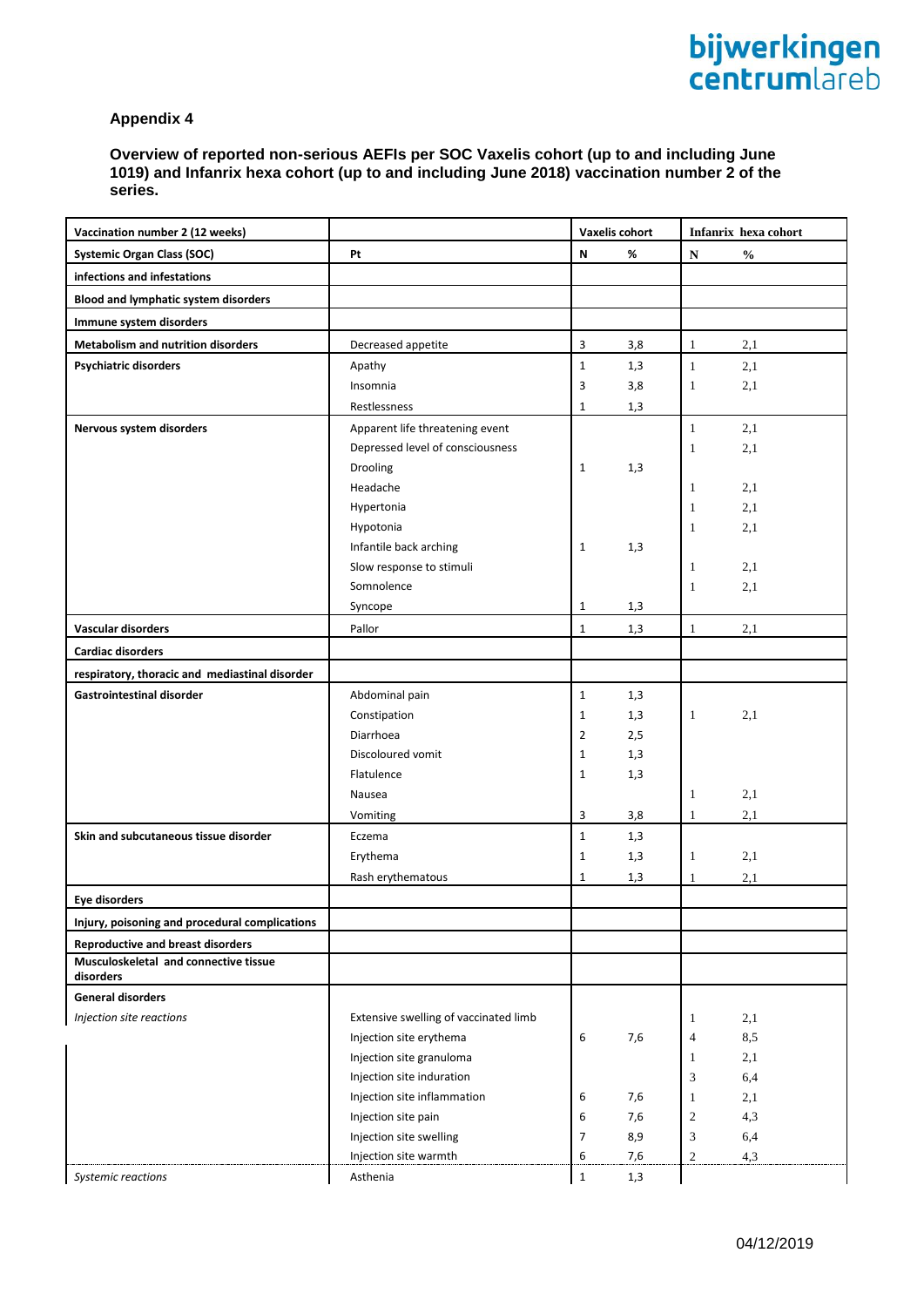# **bijwerkingen**<br>centrumlareb

|       | Body temperature decreased |                |       |    | 2,1   |
|-------|----------------------------|----------------|-------|----|-------|
|       | Body temperature increased | 1              | 1,3   | 2  | 4,3   |
|       | Crying                     | 8              | 10,1  | 3  | 6,4   |
|       | Fatigue                    | 1              | 1,3   |    |       |
|       | Listless                   | $\overline{2}$ | 2,5   |    |       |
|       | Malaise                    | 1              | 1,3   |    | 2,1   |
|       | Pain                       | $\overline{2}$ | 2,5   |    |       |
|       | Pyrexia                    | 8              | 10,1  | -  | 14,9  |
| Total | Totaal                     | 79             | 100,0 | 47 | 100,0 |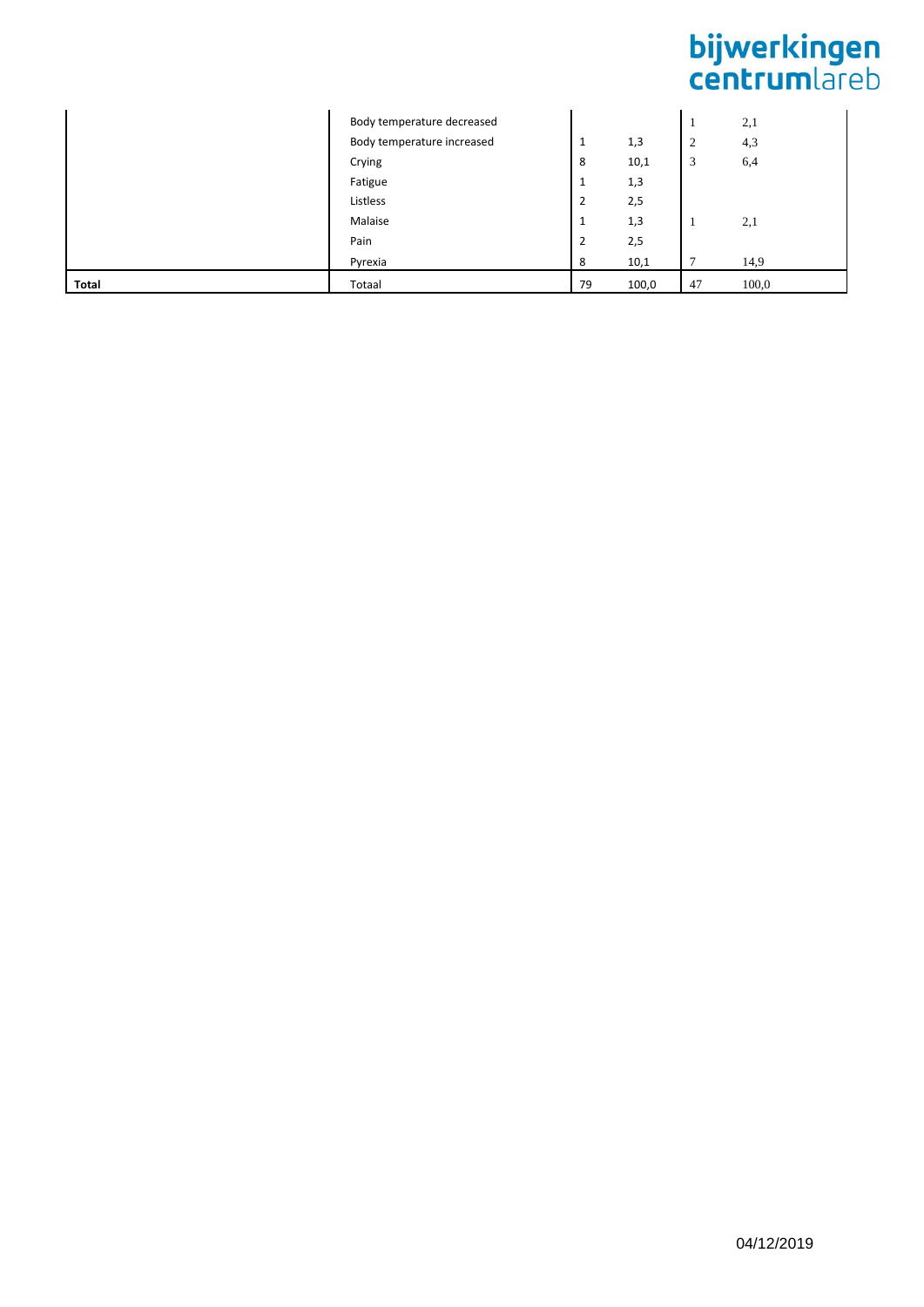**Overview of reported non-serious AEFIs per SOC Vaxelis cohort (up to and including June 1019) and Infanrix hexa cohort (up to and including June 2018) vaccination number 3 of the series.**

| Vaccination number 3 (16 weeks)                    |                                       | <b>Vaxelis cohort</b> |       |                | Infanrix hexa cohort |
|----------------------------------------------------|---------------------------------------|-----------------------|-------|----------------|----------------------|
| <b>Systemic Organ Class (SOC)</b>                  | Pt                                    | N                     | %     | $\mathsf N$    | %                    |
| infections and infestations                        | Nasopharyngitis                       |                       |       | 1              | 5,3                  |
| <b>Blood and lymphatic system disorders</b>        |                                       |                       |       |                |                      |
| Immune system disorders                            |                                       |                       |       |                |                      |
| <b>Metabolism and nutrition disorders</b>          | Decreased appetite                    |                       |       |                |                      |
| <b>Psychiatric disorders</b>                       | Insomnia                              | $\mathbf{1}$          | 2,8   |                |                      |
| Nervous system disorders                           | Hyporesponsive to stimuli             | $\mathbf{1}$          | 2,8   |                |                      |
|                                                    | Hypotonia                             | 1                     | 2,8   |                |                      |
|                                                    | Hypotonic-hyporesponsive episode      | 2                     | 5,6   |                |                      |
|                                                    | Petit mal epilepsy                    | $\mathbf{1}$          | 2,8   |                |                      |
|                                                    | Somnolence                            | 3                     | 8,3   |                |                      |
|                                                    | Syncope                               | 1                     | 2,8   |                |                      |
| Vascular disorders                                 | Pallor                                | $\mathbf{1}$          | 2,8   |                |                      |
| <b>Cardiac disorders</b>                           |                                       |                       |       |                |                      |
| respiratory, thoracic and mediastinal disorder     | Dyspnoea                              | $\mathbf 1$           | 2,8   |                |                      |
| Gastrointestinal disorder                          | <b>Flatulence</b>                     | $\mathbf{1}$          | 2,8   |                |                      |
|                                                    | Vomiting                              | $\overline{2}$        | 5,6   |                |                      |
| Skin and subcutaneous tissue disorder              | Petechiae                             | $\mathbf{1}$          | 2,8   |                |                      |
|                                                    | Rash erythematous                     |                       |       | 1              | 5,3                  |
|                                                    | Rash macular                          |                       |       | 1              | 5,3                  |
|                                                    | Skin discolouration                   |                       |       | 1              | 5,3                  |
| Eye disorders                                      |                                       |                       |       |                |                      |
| Injury, poisoning and procedural complications     |                                       |                       |       |                |                      |
| <b>Reproductive and breast disorders</b>           |                                       |                       |       |                |                      |
| Musculoskeletal and connective tissue<br>disorders |                                       |                       |       |                |                      |
| <b>General disorders</b>                           |                                       |                       |       |                |                      |
| Injection site reactions                           | Extensive swelling of vaccinated limb | 1                     | 2,8   |                |                      |
|                                                    | Injection site erythema               | 1                     | 2,8   | 2              | 10,5                 |
|                                                    | Injection site induration             |                       |       | 1              | 5,3                  |
|                                                    | Injection site swelling               | 1                     | 2,8   |                |                      |
| Systemic reactions                                 | Body temperature increased            | $\mathbf{1}$          | 2,8   |                |                      |
|                                                    | Crying                                | $\boldsymbol{7}$      | 19,4  | $\overline{2}$ | 10,5                 |
|                                                    | Malaise                               | $\mathbf 1$           | 2,8   |                |                      |
|                                                    | Pain                                  | $\mathbf 1$           | 2,8   |                |                      |
|                                                    | Pyrexia                               | 6                     | 16,7  | $10\,$         | 52,6                 |
|                                                    | Swelling face                         | $\mathbf 1$           | 2,8   |                |                      |
| <b>Total</b>                                       | Totaal                                | 36                    | 100,0 | $19\,$         | 100,0                |